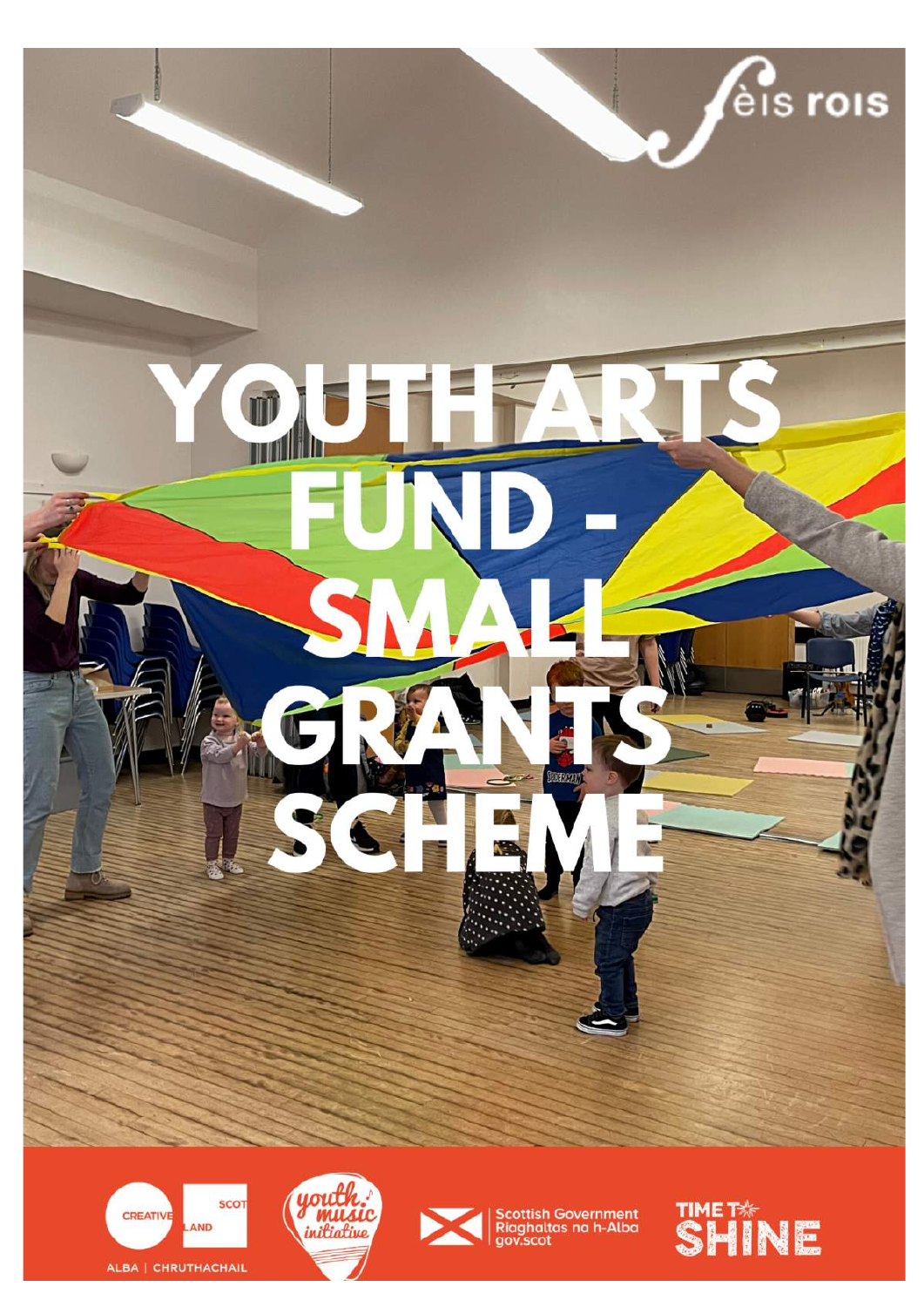

#### **Introduction**

In 2021, thanks to the Youth Arts Fund – Small Grants Scheme, Fèis Rois funded 11 youth music projects, providing access to music activities to about 650 young people across Scotland as well as paid work opportunities for 33 freelancers including musicians and creative practitioners.

The projects ranged from song workshops with young refugees and asylum seekers to ceilidhs for under 5s and the impact these projects have had on the local communities they were based in has been immense. Taking place at a time when there was a lack of opportunities for children and young people to engage with live music due to the pandemic, these projects had a positive and important effect on participants' well-being and for the under 5s in particular, supported their social, physical and cognitive development.

The work carried out by these freelance musicians, and the impact it has had on communities across Scotland, has been impressive, and we are delighted to share these projects with you here.

| <b>Local Authority</b>                           | <b>Project</b>                                             | Page              |
|--------------------------------------------------|------------------------------------------------------------|-------------------|
| Argyll & Bute and<br><b>Glasgow City Council</b> | Development of Early Years Show                            | 3                 |
| Ayrshire (East, North & South)                   | <b>Traditional Music Summer School</b>                     | 4                 |
| <b>East Renfrewshire Council</b>                 | <b>Ceilidh Tots</b>                                        | 5                 |
| <b>Glasgow City Council</b>                      | Gaelic & Scots song for young refugees &<br>asylum seekers | 6                 |
| <b>Highland Council</b>                          | <b>Highland Virtual Academy</b>                            | $\overline{7}$    |
| <b>Highland Council</b>                          | Music at The Hub                                           | 8                 |
| <b>Highland Council</b>                          | <b>Music in Nurseries</b>                                  | 9                 |
| <b>Highland Council</b>                          | Wee Folk                                                   | 10                |
| <b>Perth and Kinross Council</b>                 | Seamab                                                     | 11                |
| <b>Perth and Kinross Council</b>                 | <b>Traditional Music for Early Years</b>                   | $12 \overline{ }$ |
| <b>Renfrewshire Council</b>                      | <b>Traditional Music Workshops</b>                         | 13                |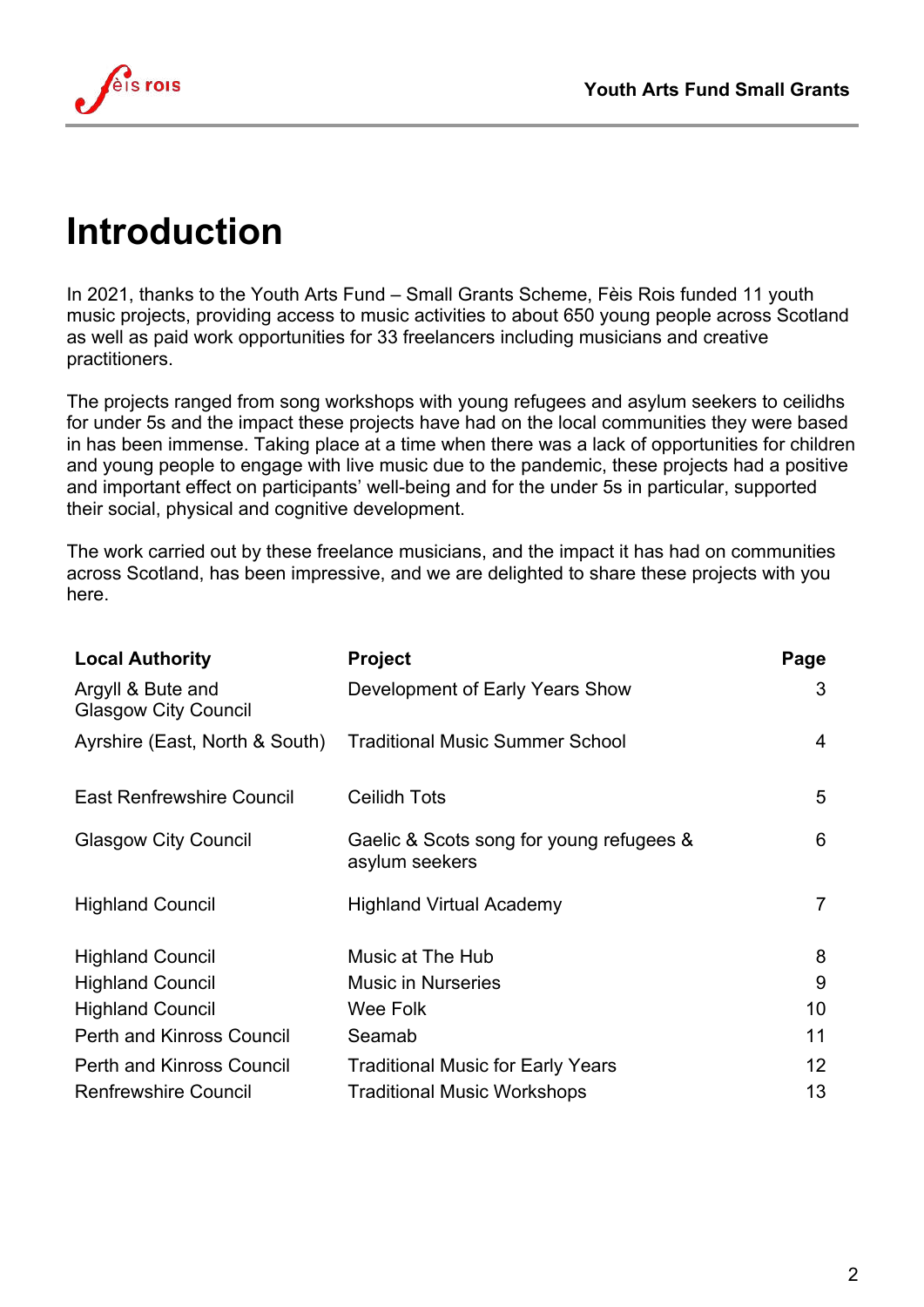

### **Development Of Early Years Show – Argyll & Glasgow**

"It was a great learning curve in terms of thinking about dramaturgy, movement and storytelling and developed my understanding of the needs and requirements of early *years audiences."*

Harpist and composer, Ailie Robertson, used her award to fund the creation and development of a performance for babies and toddlers, presented by a trio of actor/musician performers. The playful thirty-minute performance has been designed to introduce young audiences to traditional instruments, music, song and movement, all woven around a basis of storytelling.

Ailie worked with Starcatchers, Scotland's Arts and Early Years organisation, for support on incorporating age and ability appropriate physical and cognitive activities into the performance as well as support with recruiting practitioners.



Whilst the project at this stage was just in the R&D phase, Ailie now has a near performance-ready show for early years audiences, which she is excited to perform as soon as possible. Ailie said: "This project has had a huge impact on my practise and development. It allowed me to work with a variety of new practitioners and partners, thus widening my professional network. It was a great learning curve in terms of thinking about dramaturgy, movement and storytelling and developed my understanding of the needs and requirements of early years audiences. It has resulted in a piece which now has huge potential for touring, both in its current form, and in a Gaelic translation version."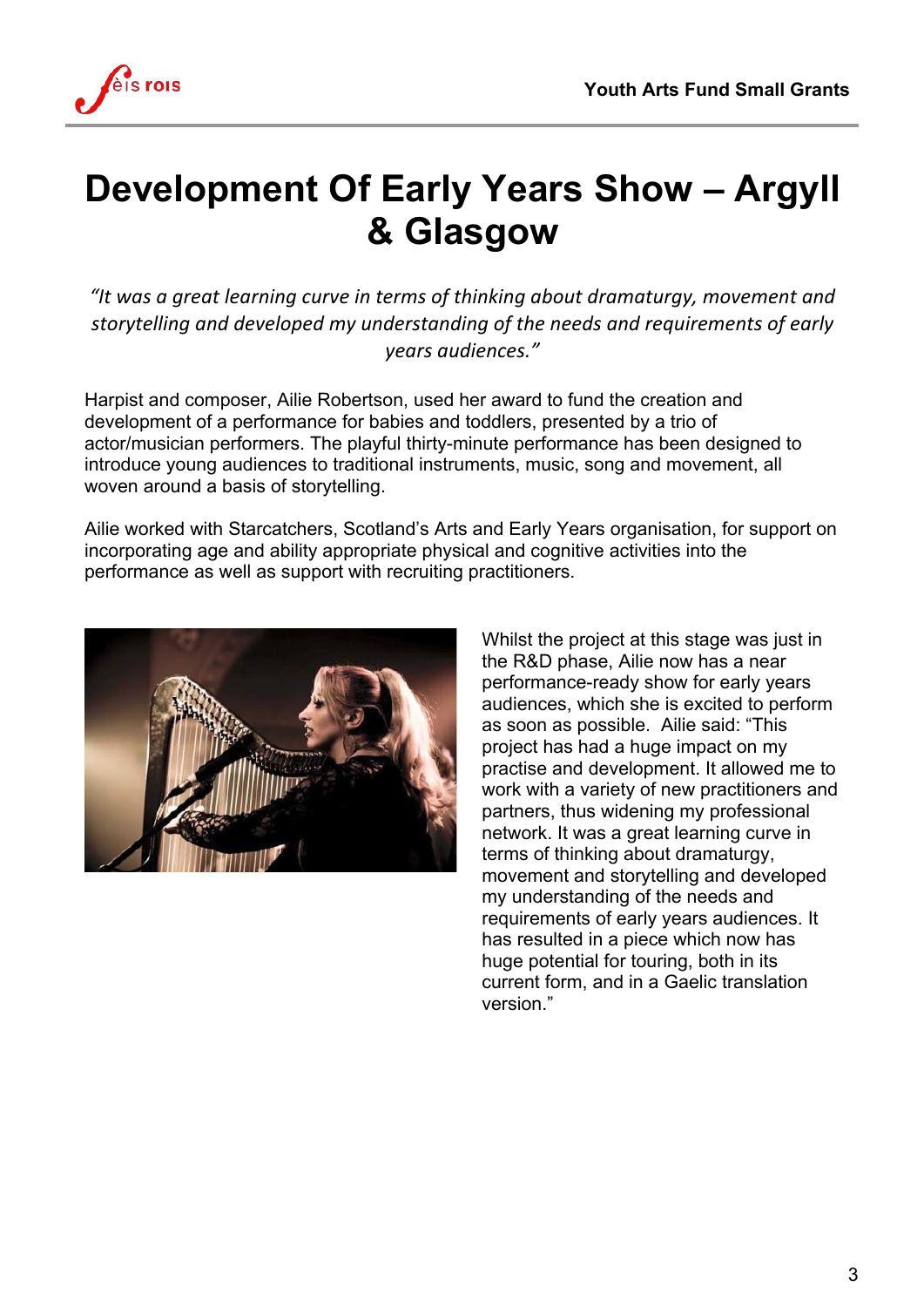

# **Ayrshire Traditional Music Summer School – Ayrshire**

"It is crucial that musical engagement is fun as well as educational, hopefully next summer restrictions will allow a more 'normal' approach. However *I* think we will have *to* keep the quiz; the students have expressed a desire for it to become a permanent feature, whether online or not!"



Emma Tomlinson has been running the Ayrshire Traditional Music Summer School for six years and in 2021 this had to be moved online. The summer school aims to provide young musicians across Ayrshire with the opportunity to learn about Scottish music from a variety of different tutors each year. In 2021 it took place online over 3 days with tutors Patsy Reid (Fiddle), Mike Vass (advanced group work), Adam Sutherland (Fiddle), Cameron Nixon (voice), Emma Tomlinson (fiddle/group work) and a guest dance workshop from Sophie Stevenson. This was a series of traditional music workshops for young musicians in the Ayrshire area aimed at teaching tunes and learning about Scottish

traditional music from experienced musicians and tutors.

There are high levels of poverty in the region and due to COVID-19 lockdown this was exacerbated and would've meant a lack of opportunities for aspiring musicians if the funding was not in place. Due to the different format in 2021 they were able to run a singing class for the first time which all students benefitted from and all students also gained understanding of traditional step dancing and playing for dancing. Emma said: "students thoroughly enjoyed the workshops, only wishing they can be in-person next year. As a consequence, all of the students that took part continued



with their normal tuition during the academic year and many applied to join regional ensembles such as Ayrshire Fiddle Orchestra, the Orchestra of West Scotland and the National Youth Orchestra of Scotland."

It was important to find ways of allowing social interaction and fun throughout the online summer school so the addition of a quiz allowed all the participants to interact and laugh together. As a concert wasn't possible, a video was produced featuring all the participants, allowing Emma to further develop her skills of curating and editing videos. This can be watched here.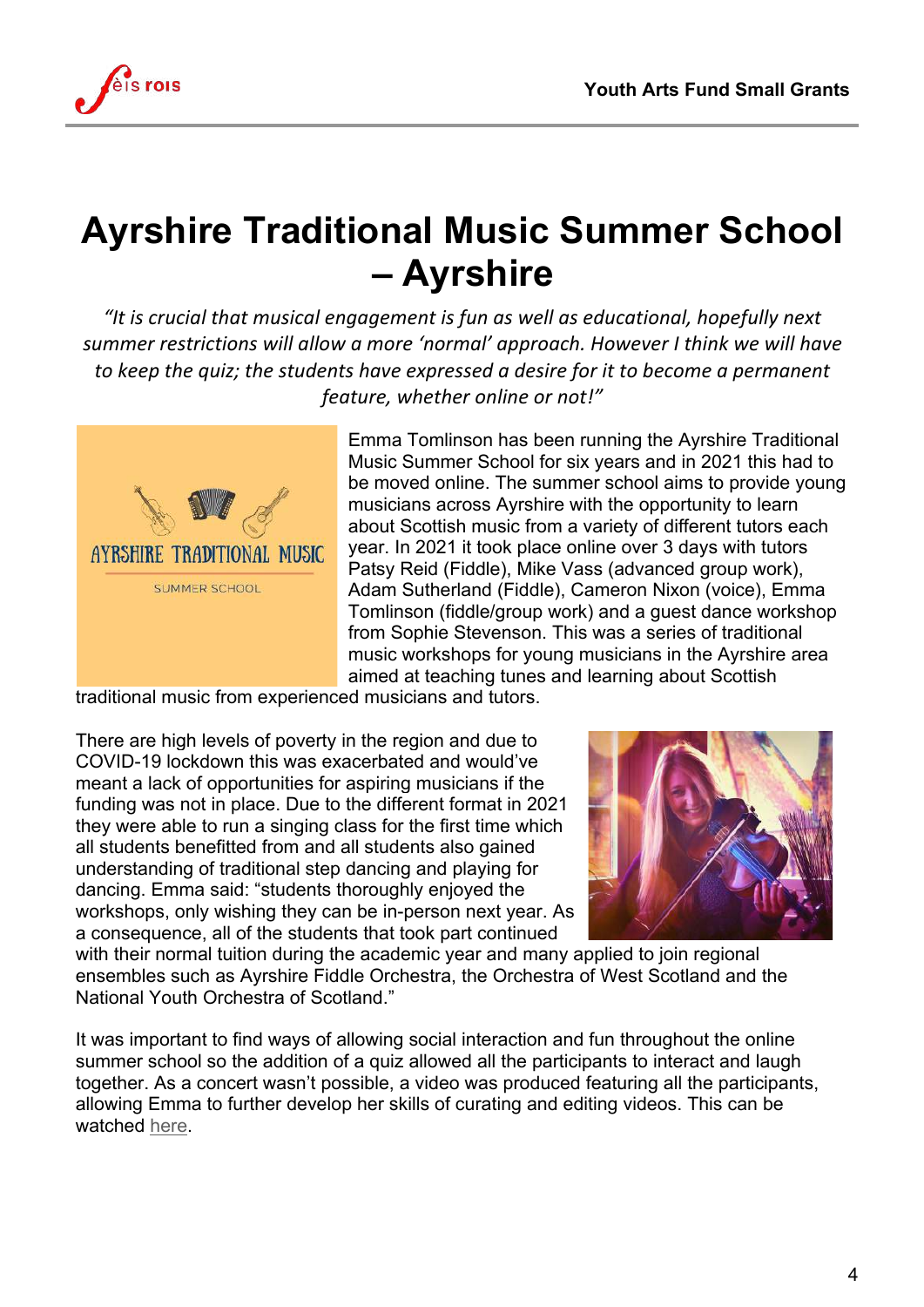

#### **Ceilidh Tots – East Renfrewshire Council**

*"Children were at the heart of the sessions and it was very much designed to make*  families feel comfortable in an environment where children could roam around freely and enjoy themselves whilst being exposed to live Scottish music."

Mairi-Therese Gilfedder established Ceilidh Tots; a series of baby & toddler music sessions in East Renfrewshire. Taking to the stage, Mairi, along with two other musicians, delivered mini Scottish traditional music concerts with the added sensory element of toys, bubbles, blankets and parachutes to allow the children to engage and interact with music and movement. Success was evident in the fully booked sessions with a waiting list as well. Mairi-Therese said: "Many parents & guardians were so grateful to be able to be mixing again, having not had much opportunity over the last two years. Many commented on the

fact that they felt privileged that their little ones were hearing live music for the first time, and it did not matter if they were very little and not quite fully engaged – they were directly exposed to live music whilst playing with sensory toys and that was the main thing. Many of the older children were really engaged however and practised playing along on the instruments and really seemed to light up when the music started. The ceilidh dance went down well and as the session progressed, the children became more confident. It was great to see the children respond to the music with dancing, playing along with the instruments and just running around with excitement."

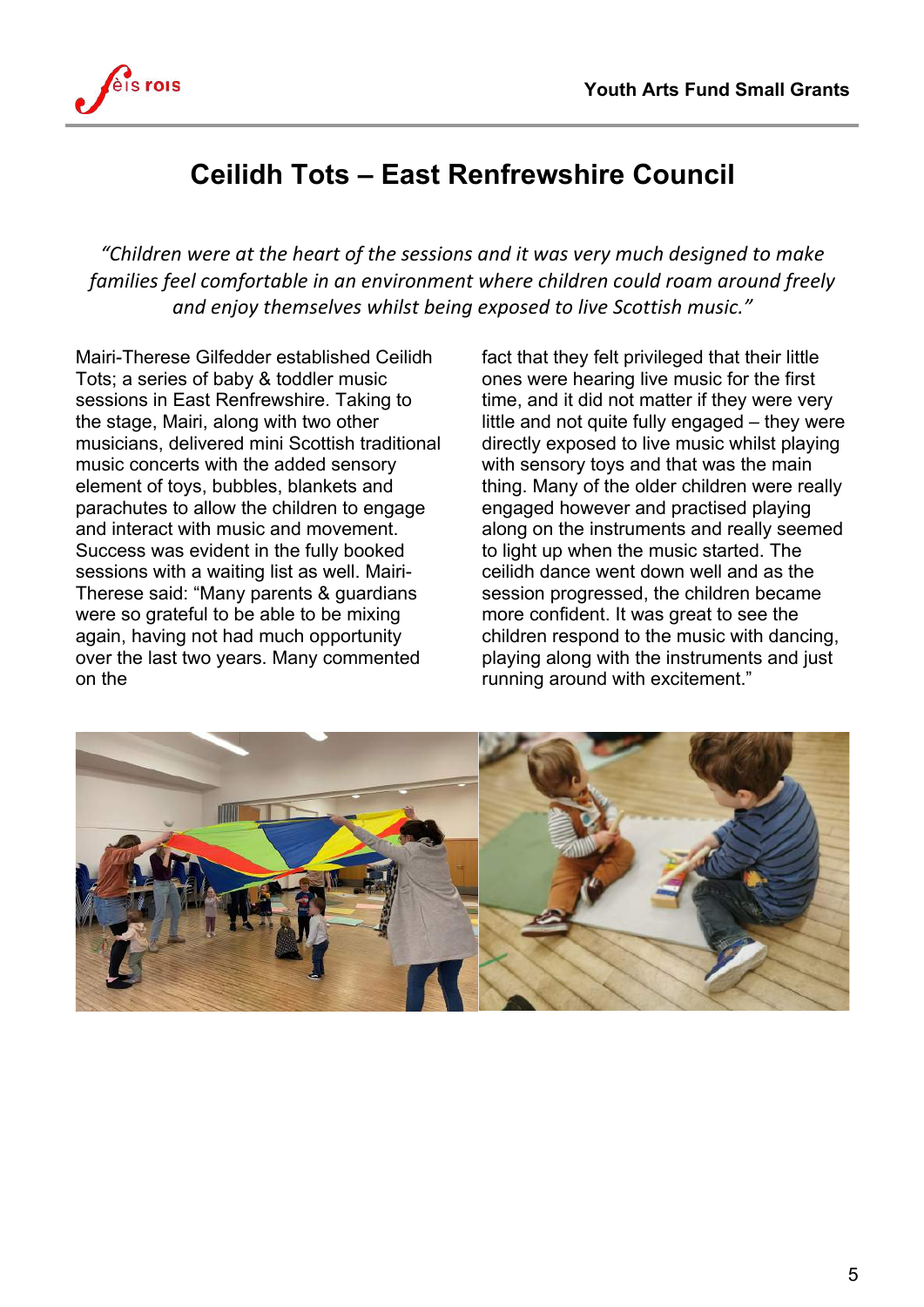

#### **Gaelic & Scots Song For Young Refugees & Asylum Seekers – Glasgow**

"When they arrived at the first class, they appeared withdrawn and detached, but by the second week they literally skipped into the building with a big smile on their face."

Gaelic singer Mischa Macpherson ran a series of Gaelic and Scots song workshops, classes and lessons for young refugees and asylum seekers in Glasgow, working with a variety of partner organisations to ensure the needs and wants of children and young people were met, including Central and West Integration Network, a Scottish charity based in Glasgow that supports asylum seekers, refugees, migrant workers and black and minority ethnic people to access resources that improve their standard of living, Young Saheila, a mental health and well-being support organisation for black and minority ethnic women and girls in Scotland, and the Maryhill Integration Network.

A weekly parent and toddler music class at Garnethill Multi-Cultural Centre was attended by under 5s, largely from minority ethnic backgrounds and living, with their families, in nearby hotel accommodation. Mischa believes that this part of the project made the most notable impact. Housed in temporary accommodation, with each family just given one room to live in, the children were not able to register with a school until they were given permanent accommodation, with some families having lived in this situation for over six months and as a result, according to one of the mothers, the mental health of both the parents and children were suffering. Mischa said: "When they first arrived at the first class, they appeared withdrawn and detached, but by the second week they literally skipped into the building with a big smile on their face. It was wonderful to see them play, sing and come

along - a chance to be kids and meet other kids. One of the mothers of these families was not shy in telling me what a lifeline the weekly classes had become."

The parent and toddler class, which was open to non-refugee and asylum seekers living in the neighbourhood too, provided many of the toddlers with their first experience of socialising with other toddlers, due to the pandemic. This class also provided the opportunity for asylum seeking and local families to connect and support each other.

Mischa experienced many heart-warming moments during her project, all of which demonstrated the importance of music. In one session, Mischa welcomed two sisters who had just arrived from Syria: "They didn't have a single word of English and were very nervous at the beginning. They were instantly able to join in with the activities through the language of music. We began with body percussion exercises all together. No speaking was necessary, and suddenly everyone in the room were equals, learning something new together. Gaelic songs also worked particularly well in situations like this, as they were all learning from the same point and no one felt embarrassed about their lack of English."

For a keen young singer from Zimbabwe, who was recently granted refugee status, 1- 1 Gaelic song lessons with Mischa provided her with a beautiful way for her to develop her singing technique and connect more with Scottish culture and her new home.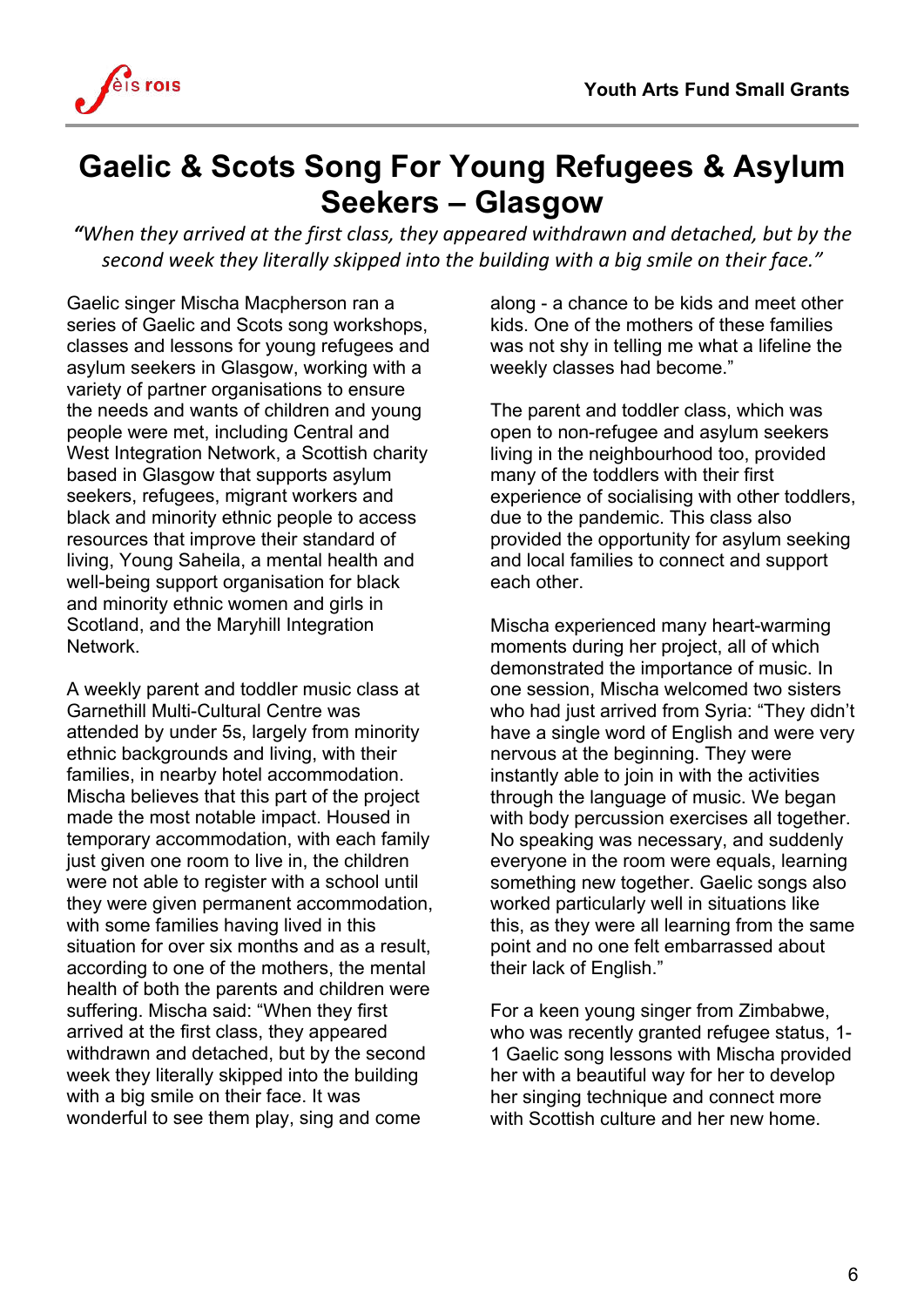

## **Traditional Music For Highland Virtual Academy - Highland**

"This project was a lifeline for the children involved. It gave them a safe space to attend each week as they could not attend school. All the participants agined confidence whilst having fun and experienced various activities including music, art and storytelling whilst learning about Scotland's rich culture."

Working with the Highland Virtual Academy, Gillian Stevenson delivered a fun, interactive traditional music and storytelling project for primary school children who were unable to return to school for a variety of reasons.

Delivered online, Gillian worked with Lillian Ross to lead creative workshops complimenting the class projects which included the Coast of Britain and European languages and dialects. Gillian said: "The project centred around the needs of the children and their opinions were vital to the success of this project. The children requested to attend both sessions and although they were originally quite shy and wouldn't attend the sessions with their cameras on this changed half way through the first session and all cameras were on for all other sessions. Each week the rapport and trust built between myself, the children and the staff which helped to break down their inhibitions. The children became more involved each week and started to share their experiences and opinions. The children also voiced what they would like to do such as create instruments from stuff lying around at home which proved a fun activity."

The project provided these children with the opportunity to learn about Scotland's culture whilst also developing new communication and listening skills and giving them the chance to express themselves through music and storytelling.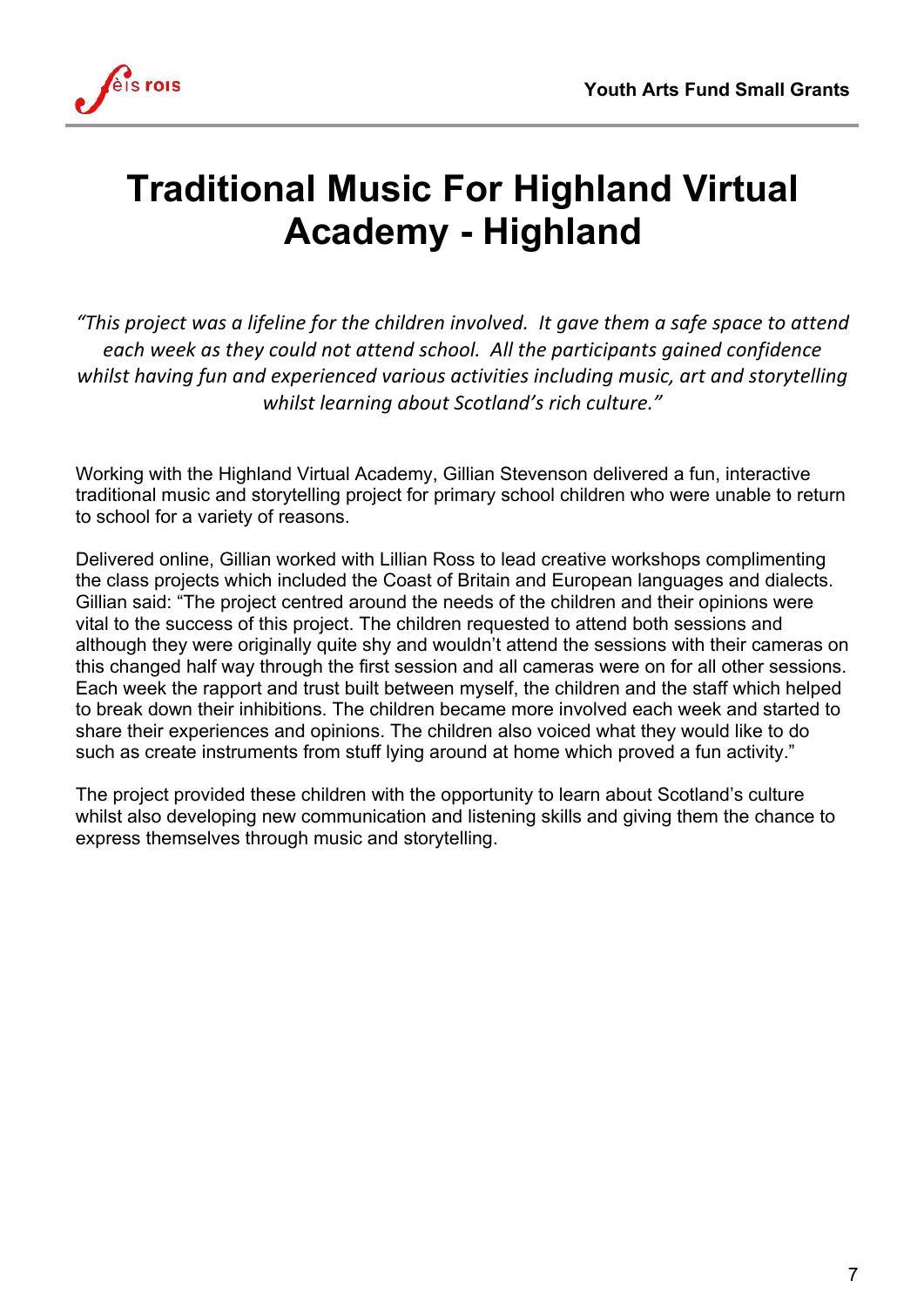

#### **Music At The Hub – Highland**

Charlie McKerron and Ilona Kennedy developed a project working with Care Experienced Young People (CEYP) in The Hub in Aviemore. Facilitating drop-in workshops for young people to attend during the school day, Charlie and Ilona worked on a variety of different musical activities, ranging from sound recording to percussion and a variety of instruments.





Instruments and sound recording equipment were left in The Hub so that the young people could access this freely, outside of the organised workshops. Charlie and Ilona also supported a lunchtime ceilidh band for young people in S1-6. The sessions were designed to meet the needs and preferences of the young people and the young people were encouraged to develop their own musical ideas and projects.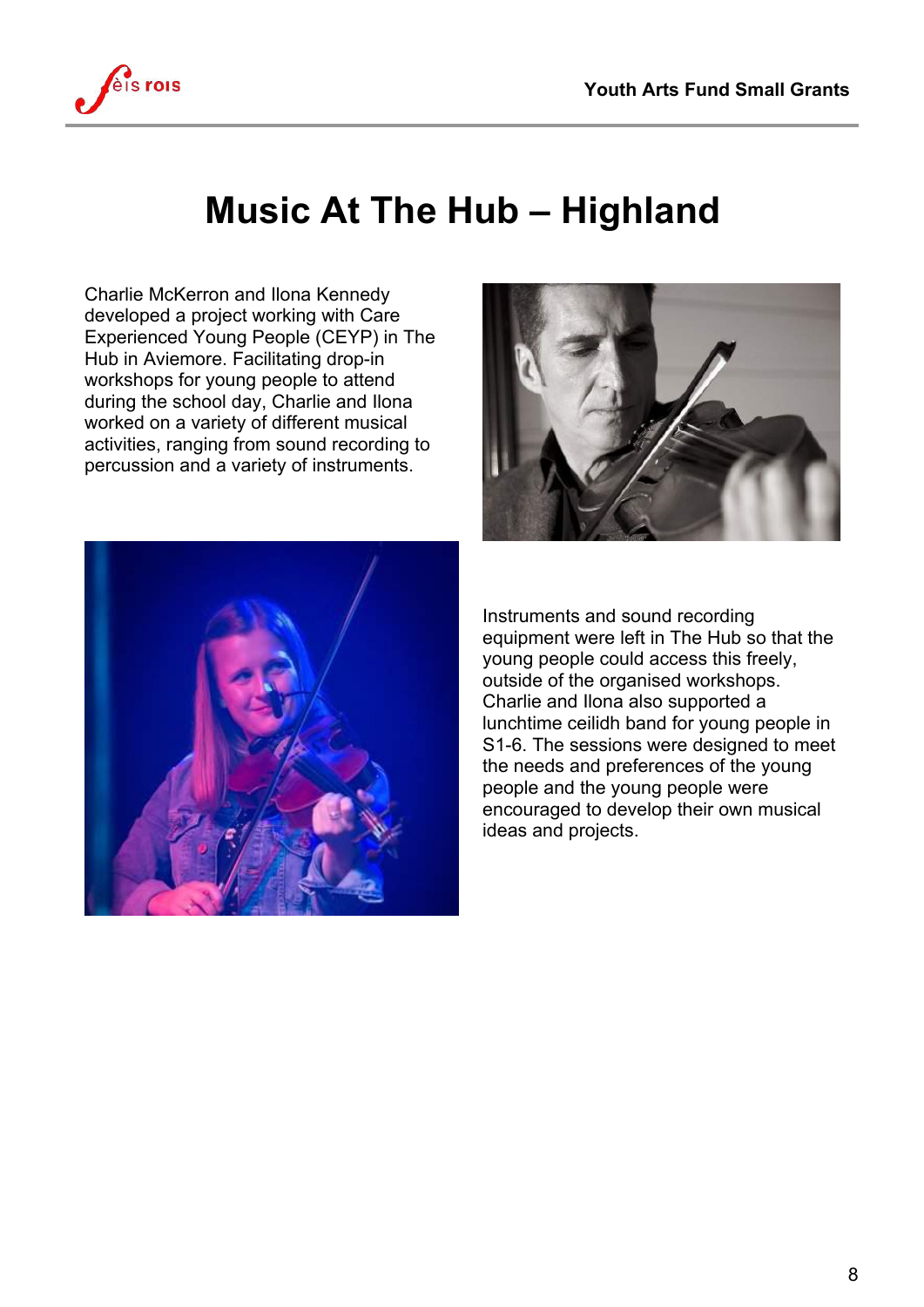

## **Music In Nurseries – Highland**

"It was impressive how developed their sense of rhythm was as a group and it was really inspiring and exciting to make music with them. They just spontaneously joined *in, quite naturally."*

Nurseries in Lochinver, Achiltibuie, Ullapool, Leckmelm and Scoraig received traditional music sessions from Anne Wood. Many of the nurseries receive minimal or no music support so Anne's sessions were greatly appreciated by the children and staff, particularly after the initial Covid lockdowns.

Anne introduced the children to different instruments and encouraged them to express themselves and share their own stories related to the songs she sang. The children had the opportunity to explore music, song and dance and Anne drew on musical material she had learned when her own children were in Rudolph Steiner parent and child sessions, Steiner kindergarten and Colourstrings Kodaly classes. She said: I found all of these to be very valuable for the musical development of my own children and helped me learn how best to have musical interactions with very young children and babies. Each child was addressed individually, according to how they were feeling and given space to express themselves in the hello, name and goodbye songs. Some children wanted to dance in the dancing sections, others just wanted to focus on listening to the music and watch me playing."

KinderCroft Nursery in Leckmelm is an outdoor forest nursery so the sessions were delivered outdoors, allowing the children to make use of their existing music making area, with built-in sound-making objects. The children played their own natural instruments along with Anne or used forest materials to make sounds and rhythms; surprising and delighting Anne with their ability to join in and make music together, adding: "It was impressive how developed their sense of rhythm was as a group and it was really inspiring and exciting to make music with them. They just spontaneously joined in, quite naturally."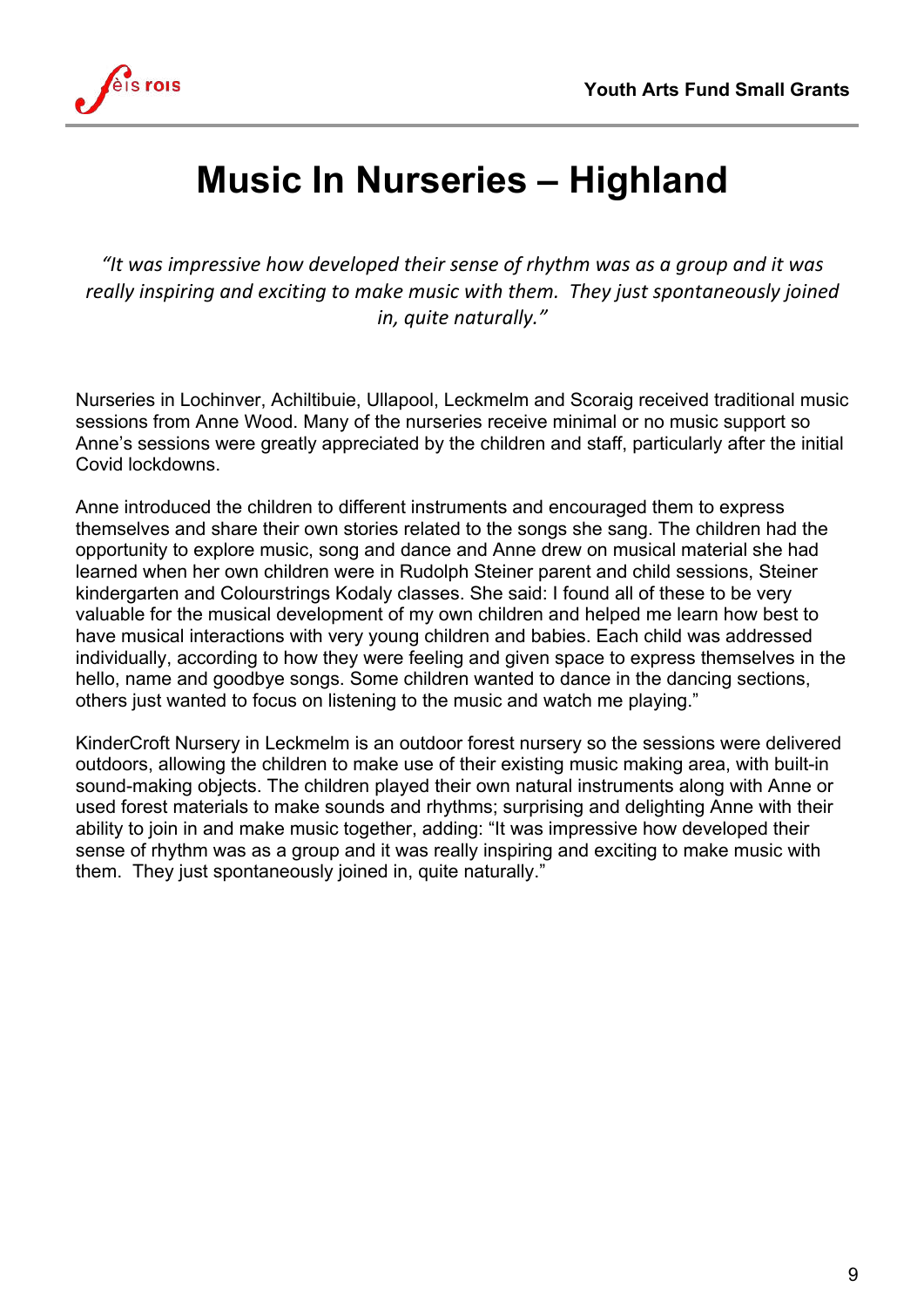

# **Wee Folk – Highland**

"The children were very excited to spend time developing their music skills with Lilian and it was lovely to see the relationship between Lilian and the children develop over *time."*

Lilian Ross devised and delivered 'Wee Folk', a project for nursery children, encouraging active play through traditional games, songs and storytelling.

Working in two nurseries, Mulbuie and Beauly, Lilian's sessions presented a variety of experiences for physical active play which encouraged the children to acquire and build on skills such as problem solving, sharing, developing language and helped them take responsibility both collectively and as individuals. Many of the games presented opportunities for each child to experience success and self-expression which in turn developed their selfesteem.

Lilian developed new strategies for working with young children, simplifying instructions and content to match their abilities. Zoning outdoor spaces for certain activities, such as a polytunnel for storytelling, arbour for puppetry, hedge maze for circle games, helped make the most of outdoor spaces during the pandemic when many visiting tutors were not able to teach inside the school. Lillian also created a nursery resource which was given to each child and nursery, leaving an invaluable legacy of her project.



A nursery staff member said: "The pupils will be making glove puppets as a result of Lilian's visits as the children enjoyed playing with them so much. Staff will now use puppets more often as part of their general practise, in activities such as What's the Time Mr Wolf and other games across the curriculum. The staff will continue to develop the exploration of musical instruments, and now feel much more confident to do this, by using Lilian's songs, rhymes, books and ideas. The children were very excited to spend time developing their music skills with Lilian and it was

lovely to see the relationship between Lilian and the children develop over time. The children were excited to receive their booklets and the staff plan to continue to use these in nursery."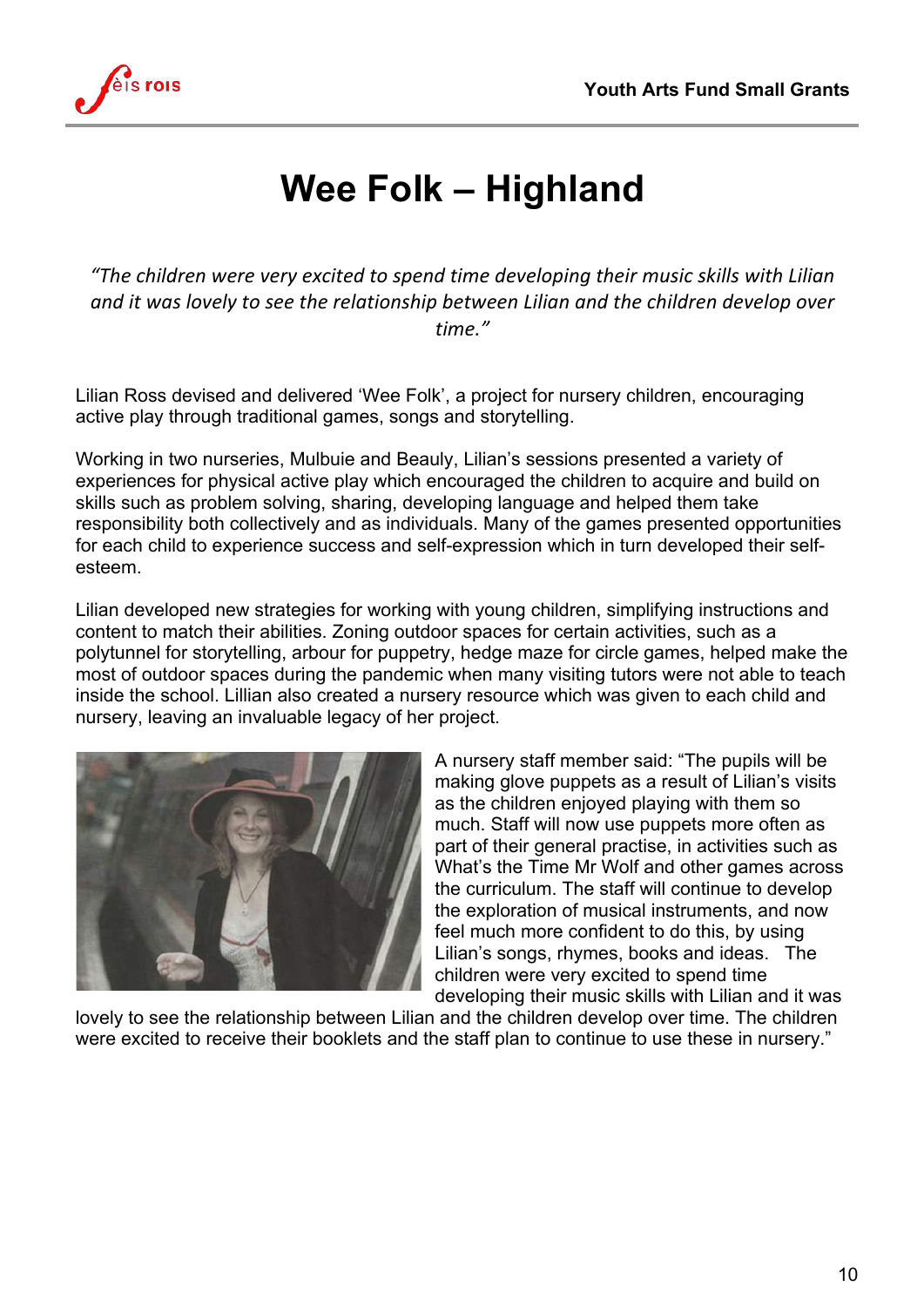

# **Seamab Workshops – Kinross**

"When the tutors played together in the session, *s* the calming effect was noticeable; the point was made that music can often be used in this way to help deal with stress or anxiety. Hopefully our sessions have re-enforced the idea that music can be used as a *way of improving mental health."*

Charlie Stewart worked with Seamab, a charity which provides care and education for children and young people from across Scotland who have more complex needs and require specialised intensive support, to deliver a series of traditional music workshops along with a team of freelance musicians including Luc McNally, Megan MacDonald, Callum Edwards, Ross Miller, Mischa Macpherson and Alistair Paterson. Workshops covered subjects like how the instruments worked, tune types, rhythms and melodies, Gaelic singing and language. The pupils also had the opportunity to try the instruments and were encouraged to join in with the music.



Teachers at the school noticed several pupils growing in confidence, getting involved in sessions when they might normally sit out – the music allowed the pupils to focus and interact with the musicians and their friends.

Charlie said: "When we played together in the sessions the calming effect was noticeable and the point was made that music can often be used in this way to help deal with stress or anxiety. Hopefully our sessions have re-enforced the idea that music can be used as a way of improving mental health. Working together when making music and sharing instruments can strengthen ties between pupils, and being able to ask questions and lead the music making could help their confidence. It was

great to get to know them and see their interest increase as the weeks progressed."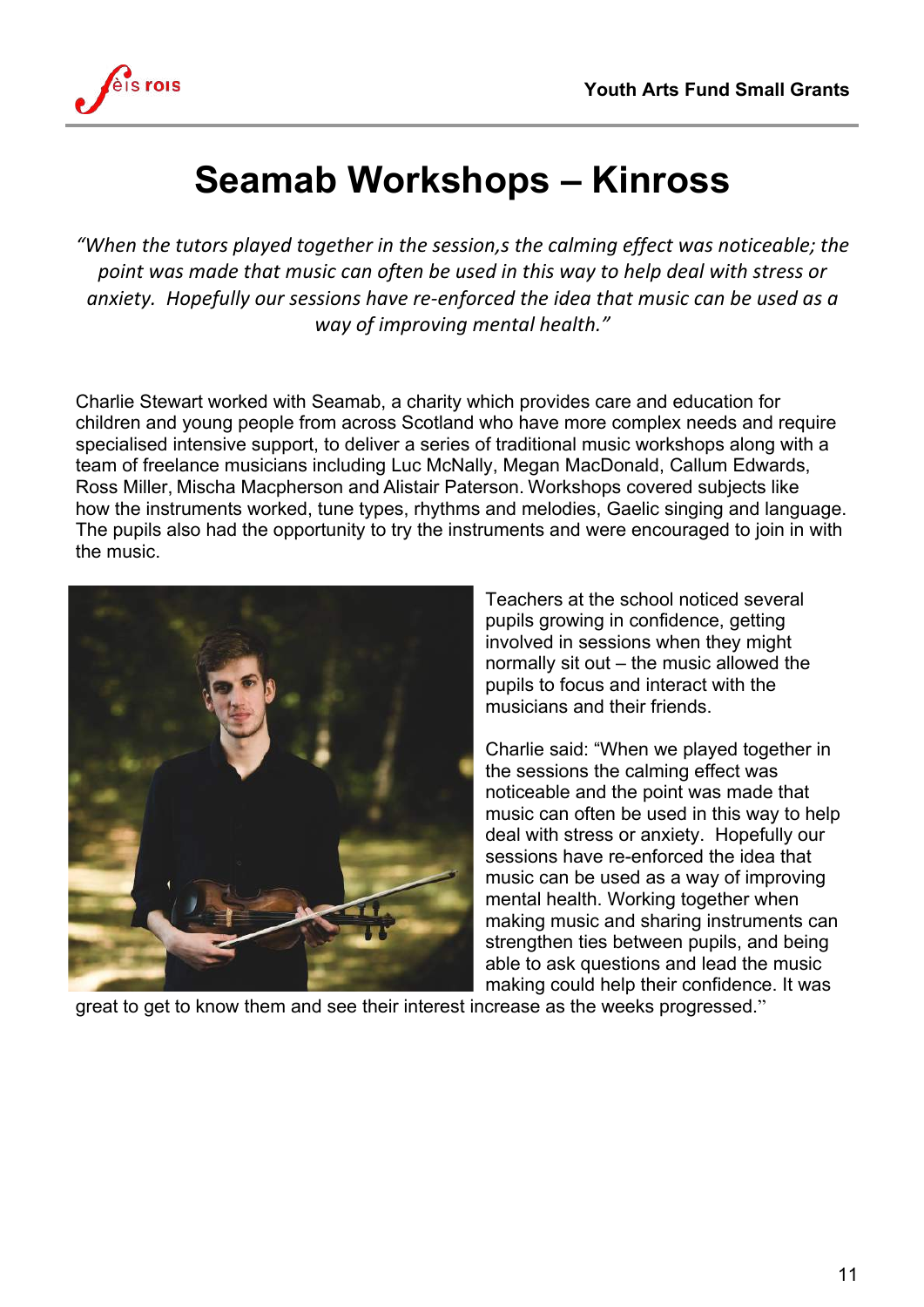

#### **Traditional Music For Early Years – Perthshire**

"One pupil who didn't speak for the first 5 sessions, and the nursery staff said doesn't *generally speak at all, was singing along by the final sessions, which was amazing to witness."*

Over 10 weeks, nurseries in Perthshire benefitted from fun, interactive traditional music sessions with Catriona Hawksworth. With each class tailored to the needs and abilities of the children, Catriona delivered sessions including singing and dancing in four nurseries. Taking into consideration the different stages of development and needs of each class, the sessions were tailored to each nursery to ensure the children were getting the most out of each class.





One class particularly enjoyed being outdoors so Catriona led classes which involved using sticks to clap along with the music and stamping in the mud in time to the music! Post lockdown, listening and communication skills were one area which was particularly important to reinforce so Catriona incorporated activities to support this area of development, adding: "One pupil who didn't speak for the first 5 sessions, and the nursery staff said doesn't generally speak at all, was singing along by the final sessions, which was amazing to witness."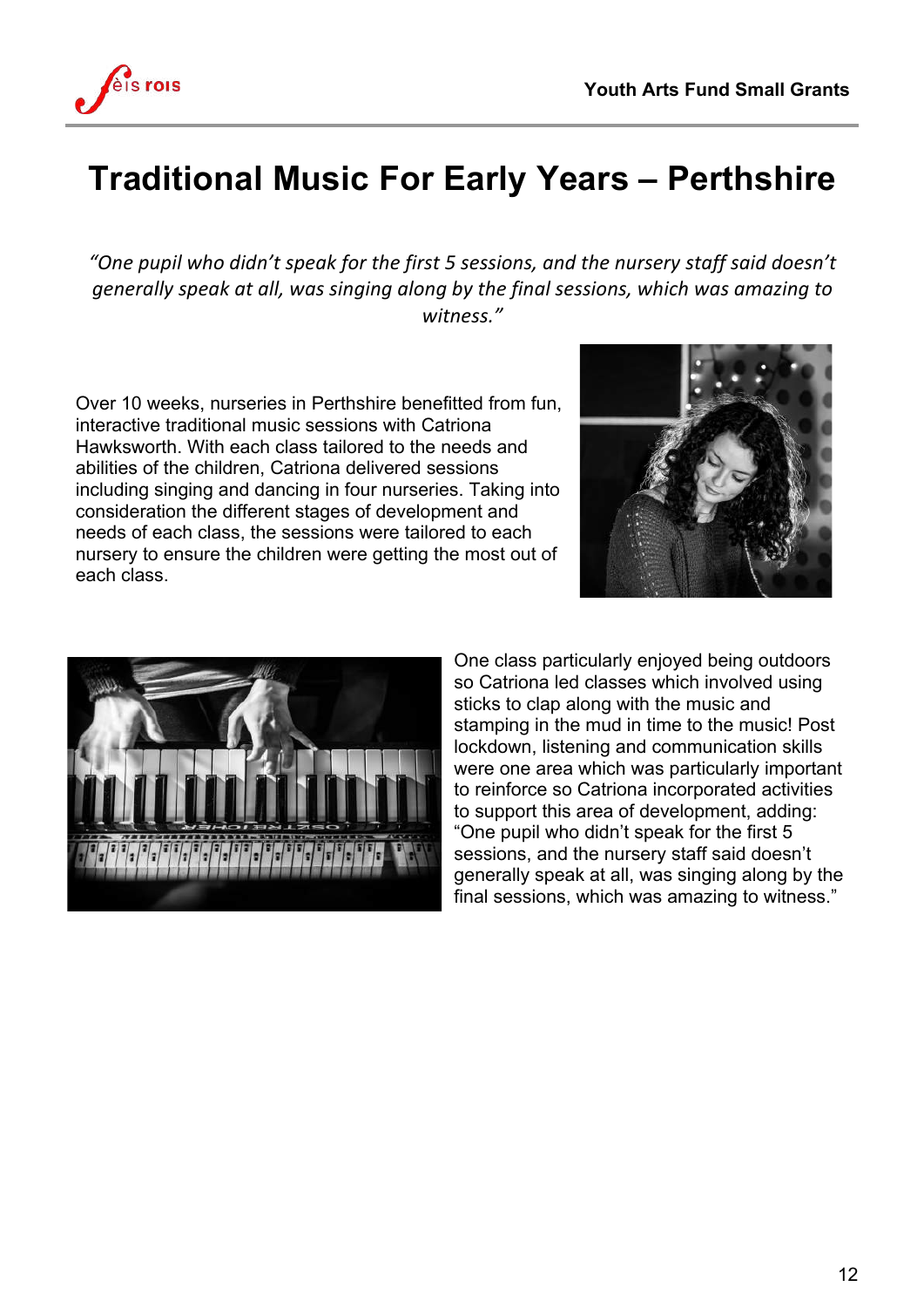

#### **Traditional Music Workshops – Renfrewshire**

"The impact on wellbeing for pupils was evident – each week we visited, it was very *clear how happy they were to have us there."* 

Grant McFarlane was joined by Ron Jappy to deliver traditional music workshops to primary school children in four schools across Renfrewshire. The children were given the opportunity to select what activities to get involved in such as body percussion, musical phrases and rhythms and Gaelic language.

For many children, this was their first experience of traditional music and seeing and hearing some of the instruments. The teachers highlighted how special an opportunity it was for them to have professional musicians in the classroom with them, teaching them about their culture and heritage in such a fun and engaging way.



Although Grant and Ron have worked together many times on youth music projects, they developed their teaching methods during this project, with Grant saying: "Ron and I were able to develop some of our previous teaching material with the pupils leading on what they would like to learn. Many of their ideas have allowed us to take away learning from the project and use it in future work."